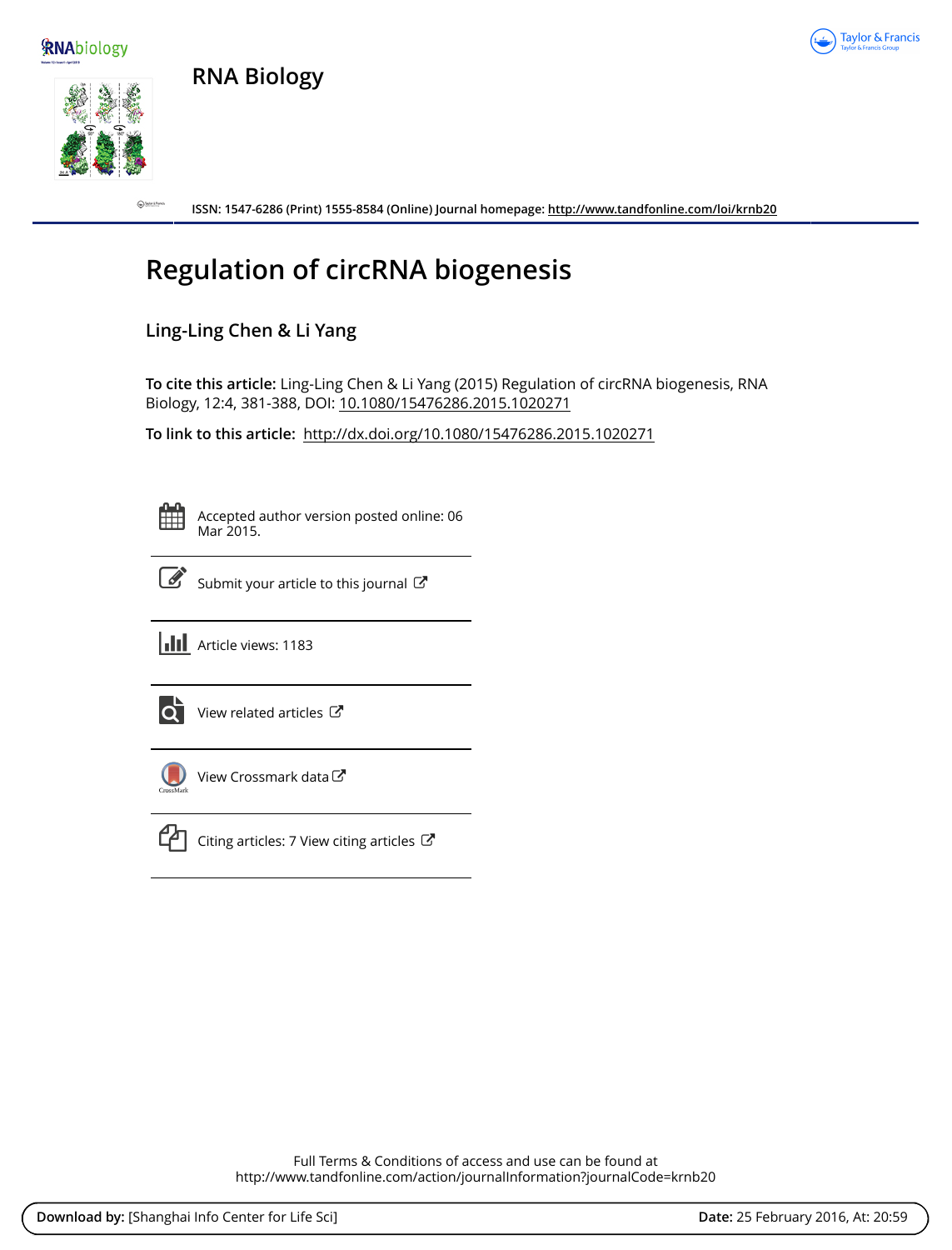## Regulation of circRNA biogenesis

#### Ling-Ling Chen<sup>1,2,\*</sup> and Li Yang<sup>2,3,\*</sup>

<sup>1</sup>State Key Laboratory of Molecular Biology; Institute of Biochemistry and Cell Biology; Shanghai Institutes for Biological Sciences; Chinese Academy of Sciences; Shanghai, China; <sup>2</sup>School of Life Science and Technology; ShanghaiTech University; Shanghai, China; <sup>3</sup>Key Laboratory of Computational Biology; CAS-MPG Partner Institute for Computational Biology; CAS Center for Excellence in Brain Science; Shanghai Institutes for Biological Sciences; Chinese Academy of Sciences; Shanghai, China

Keywords: alternative circularization, back-splicing, circularization, circular RNA, complementary sequence, splicing

\*Correspondence to: Ling-Ling Chen; Email: linglingchen@sibcb.ac.cn; Li Yang; Email: liyang@picb.ac.cn

Submitted: 01/29/2015

Revised: 02/11/2015

Accepted: 02/13/2015

http://dx.doi.org/10.1080/15476286.2015.1020271

Tnlike linear RNAs terminated with  $5'$  caps and  $3'$  tails, circular RNAs are characterized by covalently closed loop structures with neither  $5'$  to  $3'$ polarity nor polyadenylated tail. This intrinsic characteristic has led to the general under-estimation of the existence of circular RNAs in previous polyadenylated transcriptome analyses. With the advent of specific biochemical and computational approaches, a large number of circular RNAs from back-spliced exons (circR-NAs) have been identified in various cell lines and across different species. Recent studies have uncovered that back-splicing requires canonical spliceosomal machinery and can be facilitated by both complementary sequences and specific protein factors. In this review, we highlight our current understanding of the regulation of circRNA biogenesis, including both the competition between splicing and back-splicing and the previously underappreciated alternative circularization.

Covalently closed circular RNAs were originally identified in plant viroids, $<sup>1</sup>$  yeast</sup> mitochondrial  $RNAs<sub>1</sub><sup>2</sup>$  and hepatitis  $\delta$  virus.<sup>3</sup> Later, circular RNAs were sporadically uncovered from either  $\cos^{4-6}$  or introns,<sup>7,8</sup> which were thought as by-products of spliceosome-mediated splicing errors (mis-splicing with scrambled exon orders)<sup>9,10</sup> or intermediates escaped from intron lariat debranching, $^{7,8}$  thus they are unlikely to play important roles in biological processes.

Being covalently closed, without polyadenylation at their  $3'$  ends,<sup>11,12</sup> most circular RNAs have fallen below the radar of transcriptomic polyadenylated RNA profiling.<sup>13,14</sup> Recently, with the depletion of both polyadenylated RNAs and rRNAs,

non-polyadenylated human RNAs could be enriched for RNA sequencing (RNAseq) analysis and unexpected RNA-seq signals were accumulated in certain exons (called excised exons) or introns (called excised introns).<sup>15</sup> These non-polyadenylated signals were further confirmed as circular RNAs from back-spliced exons  $(circRNAs)^{16}$  or stabilized introns, having escaped debranching (circular intronic RNAs, ciRNAs).<sup>17</sup> Nowadays, circRNAs have been extensively identified among a variety of transcriptomes.<sup>12,18/23</sup> Although most of them are lowly expressed, some circRNAs have been proven to be more abundant than their linear counterparts.<sup>20</sup> So far, endogenous circRNAs are not reported to associate with ribosomes for translation, $18,21$  indicating that they have a tendency to function as a new class of long noncoding RNAs (lncRNAs). However, exogenous circRNAs engineered with internal ribosome entry site (IRES) elements can be translated *in vitro*<sup>24</sup> or *in vivo*, $25$  thus we can not exclude the possibility that some circRNAs are translatable.

The biogenesis of circRNAs via backsplicing is different from the canonical splicing of linear RNAs.<sup>12</sup> Interestingly, it is also distinct from the formation of other types of circular RNAs, including but not limited to those generated by direct single strand RNA ligation,<sup>26</sup> derived from intermediates of processed rRNAs<sup>27</sup> or circularized introns escaped from debranching<sup>7,8,17</sup> (reviewed by Lasda and Parker<sup>28</sup>). Here, we highlight recent advances in our understanding of circRNA biogenesis, with a particular focus on its regulations and the competition between back-splicing for circular RNAs and canonical splicing for linear ones.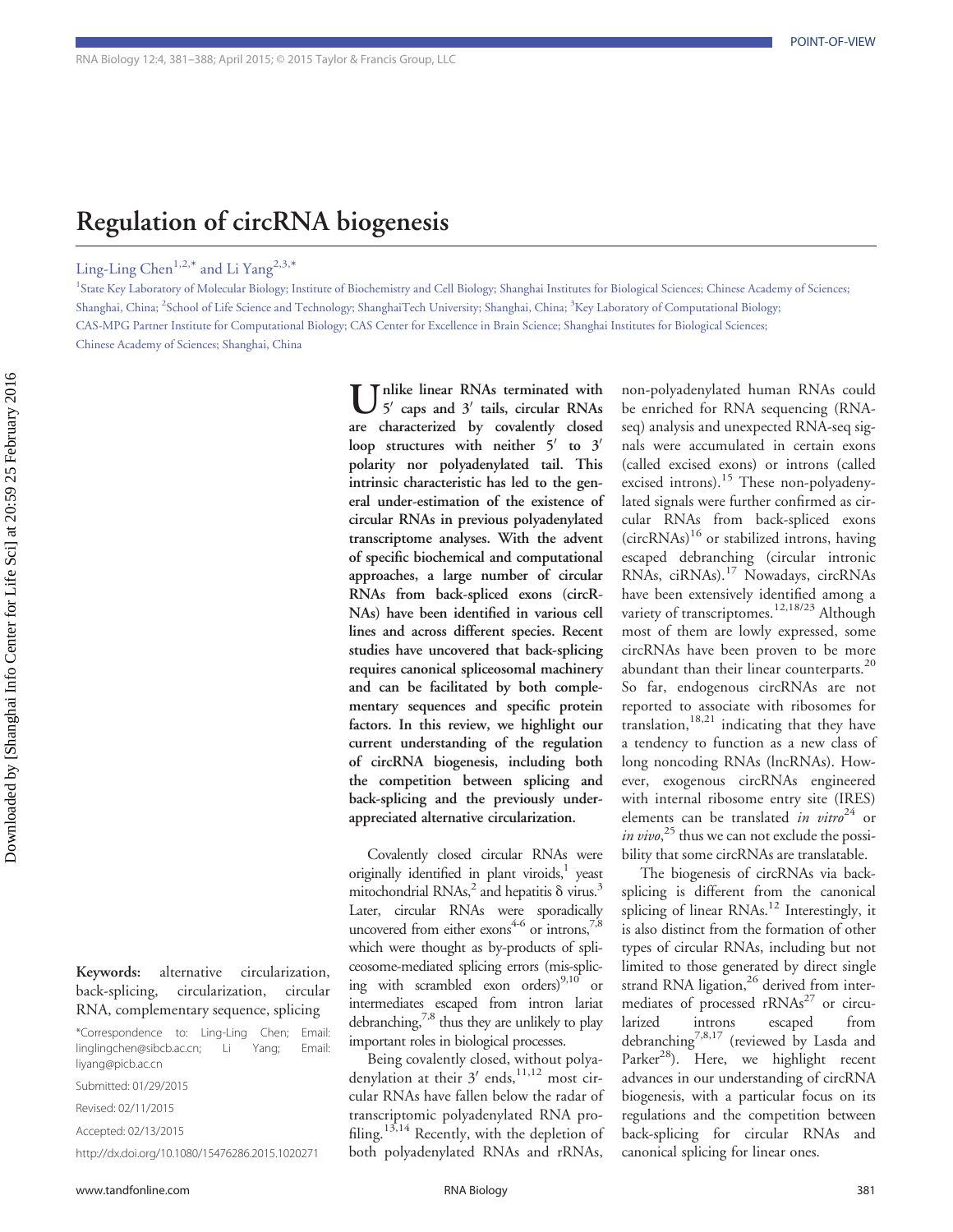### Canonical Splicing and Back-Splicing

Canonical eukaryotic pre-mRNA splicing is catalyzed by the spliceosomal machinery to remove introns and join exons. Together with other co-/post-transcriptional processing, such as  $5'$  capping and  $3'$  polyadenylation, canonical splicing leads to the formation of a linear RNA transcript with  $5'$  to  $3'$  polarity (Top, Fig. 1). Different from canonical splicing that joins an upstream (5') splice donor site with a downstream  $(3')$  splice acceptor site, back-splicing ligates a downstream splice donor site reversely with an upstream splice acceptor site, resulting in a covalently closed circRNA transcript and an alternatively spliced linear RNA with skipped exons (Bottom, Fig. 1). However, evidence for co-expression of endogenous circRNAs and putative linear RNAs with exon exclusion is absent in most circRNAs,<sup>11,16,18</sup> possibly due to their fast degradation. Nevertheless, it has been shown that both canonical splice signals and canonical spliceosomal machinery are required for back-spliced  $circ$ ircularization.<sup>29,30</sup> In addition, the majority of highly expressed circRNAs are usually processed from internal exons of pre-mRNAs and normally contain multiple exons, indicating that back-splicing is generally coupled with canonical splicing.<sup>12</sup>

The coupling between splicing and back-splicing can be exemplified by a simple case illustrated in Fig. 1. A canonical alternative splicing event (canonical splicing (1) ) joins 2 non-sequential exons together to form a linear RNA with skipped middle exons. This is coupled with the covalent circularization of the skipped middle exons by back-splicing (back-splicing  $(2)$ ). Very often, these 2 skipped middle exons are further processed by another canonical splicing event (canonical splicing 3) to remove the intron between them (discussed below). Two models have been proposed to explain the underlying mechanism of back-spliced circularization.11,16,18,20,28 Broadly speaking, the notable difference between these 2 models is which step, canonical splicing or back-splicing, happens first (Fig. 2).

### Which Comes First, Canonical Splicing or Back-Splicing

If canonical splicing happens first, it will initially generate a linear RNA with skipped exons and a long intron lariat containing these skipped exons, which are then back-spliced to generate a circRNA (Fig. 2A). Thus, this model is referred to as "exon skipping" or "lariat intermediate" model.11,16,18,20 On the other hand, if the back-splicing happens first, it will directly generate a circRNA together with an exon-intron(s)-exon intermediate, which can be further processed to produce a linear RNA with skipped exons or be potentially degraded (Fig. 2B). Accordingly, the second model has been highlighted as "direct back-splicing."11,16,18,20 Although detailed lines of biochemical evidence are still required to evaluate these models, it appears that both proposed models can be effective in vivo.<sup>11,28</sup>

In both models, the expression of a circRNA is theoretically associated with an alternatively spliced linear RNA with exon exclusion (Fig. 2). However, although it has been exemplified in recapitulated assays,<sup>12</sup> the correlation of endogenous circRNAs with alternatively spliced linear RNAs could only be identified in some, but not all, circRNA regions.11,12,18,28 Thus, to what extent the correlation of circularization with exon skipped splicing remains to be further investigated in endogenous circumstance. Furthermore, it is still unclear under which condition(s) the spliceosomal machinery chooses either canonical splicing (Fig. 2A) or back-splicing (Fig. 2B) to start with the production of a circRNA. These two steps may happen either stochastically or even synergistically.

### Cis-Elements and Trans-Factors Regulate the Competition Between Canonical Splicing and Back-Splicing

Albeit more stable as covalently closed circles<sup>12,16,18,20</sup> and catalyzed by canonical spliceosomal machinery,<sup>11,28,30</sup> most circRNAs are less abundant than their linear mRNA counterparts.<sup>12,18,20</sup> One possible explanation is that back-splicing is unfavorable for spliceosome assembly and thus less efficiently catalyzed by the spliceosomal machinery. To overcome this natural disadvantage, both *cis*-elements and trans-factors are required to bring the downstream donor and upstream acceptor sites close together to promote back-splicing. For examples, several recent studies have reported that the processing of circR-NAs can be facilitated by either RNA pairing of reversely complementary sequences across their flanking introns (Fig. 3A) or protein factors binding to pre-mRNAs to bridge flanking introns together (Fig.  $3B$ ).<sup>29</sup>

RNA pairing across flanking introns is an efficient way to promote exon circularization. RNA pairing can be formed by either repetitive elements, such as the very abundant  $Alu$  elements<sup>32</sup> in human, or non-repetitive but complementary sequences.<sup>12</sup> Although short sequences (as small as 30 to 40 nucleotides) were observed to be able to sufficiently facilitate circRNA biogenesis,<sup>31</sup> a strong pairing capacity could dramatically enhance the production of circRNAs.<sup>12</sup>

However, it is worth noting that RNA pairing is not always formed across flanking introns to facilitate back-splicing for circRNAs (top, Fig. 3C), but can also be formed within an individual intron to promote canonical splicing for linear RNA formation (bottom, Fig. 3C).<sup>12</sup> For example, a conserved RNA pairing within a long intron was reported to bridge the upstream splice donor site close to the downstream splice acceptor site, and thus could promote a canonical splicing for Rbfox-mediated exon inclusion.<sup>33</sup> Thus, the selection of RNA pairing across flanking introns or within a single individual intron leads to competition between backsplicing for circRNAs and canonical splicing for linear RNAs, which has been predicted to occur genome-wide and demonstrated in recapitulated assays.<sup>12</sup> It should be noted that being under regularoty control, the competition can be very dynamic, leading to different expression patterns of circRNAs and linear RNAs.

So far, 2 RNA binding proteins, muscleblind (MBNL1) and Adenosine deaminase 1 acting on RNA (ADAR1), have been reported to play a role in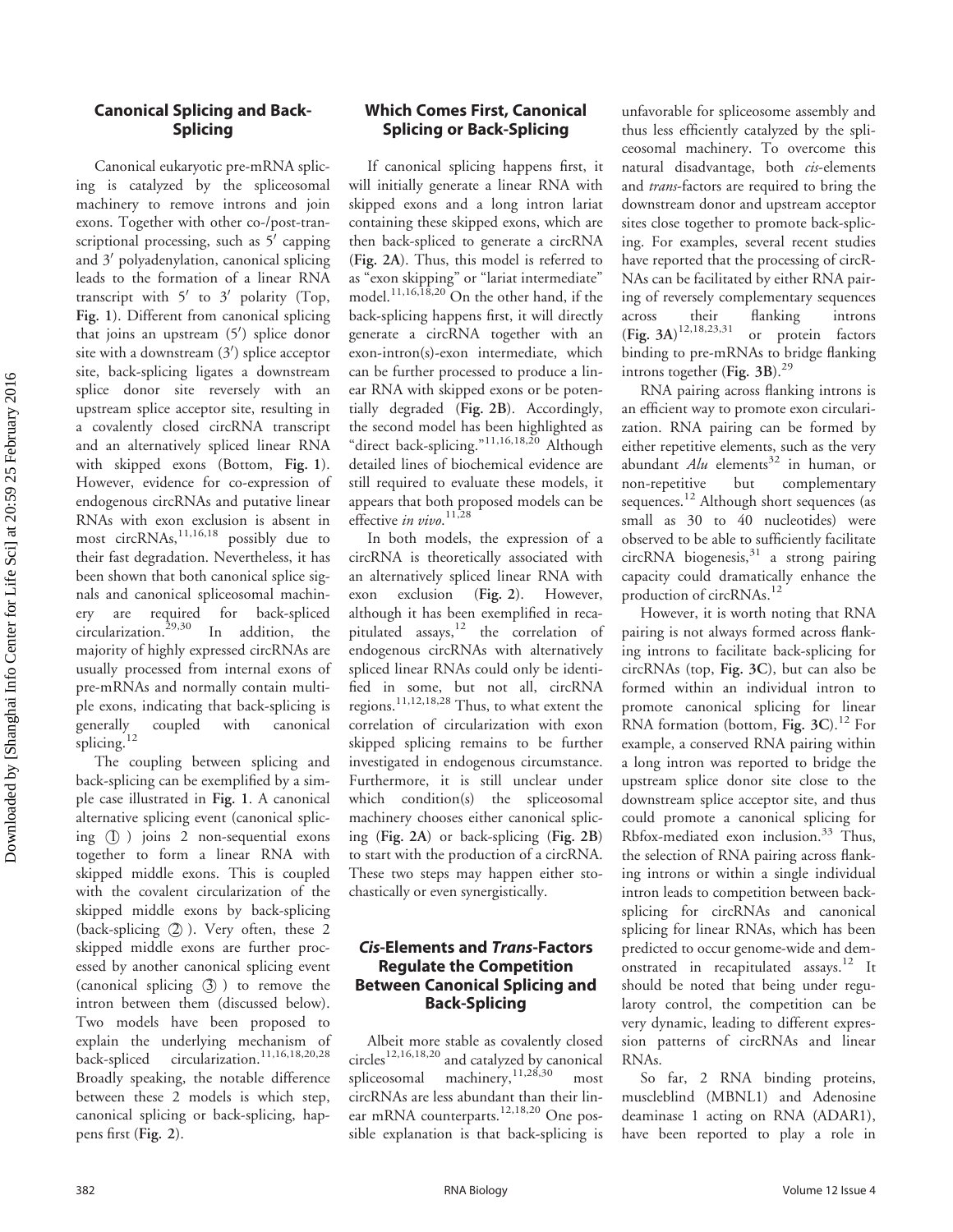

Figure 1. Back-splicing for circRNAs. Pre-mRNA can go through either high efficient canonical splicing to generate a linear RNA with exon inclusion (top) or low efficient back-splicing to produce both a circular RNA and an alternatively spliced linear RNA with exon exclusion (bottom). Canonical splicing signals and spliceosomal machinery are required for back-spliced exon circularization (blue bars). The coupling between splicing and back-splicing (①-③) are discussed in text. ss, splice site.

circRNA biogenesis, doing so by different modes of action. MBNL1 was shown to bind to its own pre-mRNA and bridge 2 flanking introns close together (Fig. 3B) to induce back-splicing, resulting in upregulated circRNA formation from its own RNA.<sup>29</sup> ADAR1 knockdown specifically up-regulates some circRNA expression, implying a role of ADAR1 in suppression of circRNA biogenesis.<sup>23</sup> Mechanistically, it was suggested that such regulation is associated with Adenosineto-Inosine  $(A-to-I)$  editing.<sup>23</sup> Double strand RNA (dsRNA) pairing structures are known as A-to-I RNA editing targets by ADARs.<sup>34,35</sup> In the normal condition, highly enriched A-to-I editing in dsRNA regions could diminish RNA pairing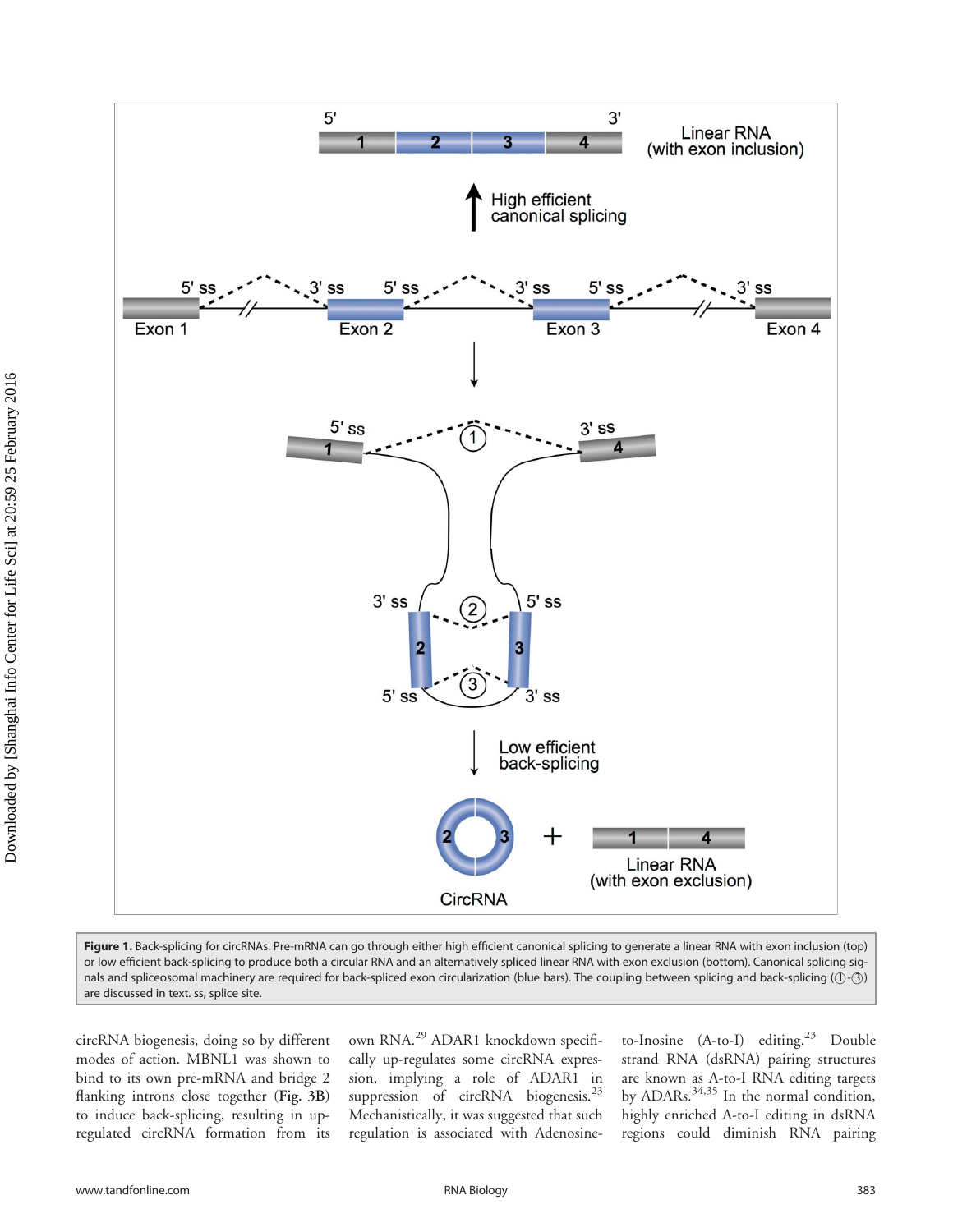

Figure 2. Two possible models for circRNA formation. (A) The "exon skipping" or "lariat intermediate" model for circRNA formation. The processing starts with canonical splicing for a linear RNA with skipped exons and a long intron lariat containing these skipped exons (blue bars), which is then further back-spliced to form a circRNA. (B) The "direct back-splicing" model for circRNA formation. The precessing starts with back-splicing for a circRNA together with an exon-intron(s)-exon intermediate, which can be further processed to produce a linear RNA with skipped exons or to be potentially degraded. ss, splice site. BP, branchpoint.

structures, resulting in reduced RNA pairing and thus less efficient backsplicing for circRNA formation. Whereas, with the reduced level of A-to-I editing after ADAR1 knockdown, RNA pairing across flanking introns is more stable and favors backsplicing for circRNA production.<sup>23</sup> Notably, ADAR1 was recently shown to act as a dsRNA binding protein to interfere with microRNA processing, $36$  thus it is also possible that ADAR1 may regulate circRNA formation directly through its dsRNA binding activity, independent of RNA editing. As there are hundreds (and maybe thousands) of RNA binding proteins,<sup>37</sup> it will be of interest to identify additional trans-factors involved in circRNA formation.

## Alternative Circularization: Multiple Circular RNAs from a Single Precursor RNA

It is becoming increasingly evident that circRNAs are not just by-products from mis-splicing or splicing errors, but are processed from regulated back-splicing with distinct sets of ciselements and/or trans-factors. Accordingly, some circRNAs were reported to be more abundant than their linear counterparts in certain cell lines<sup>20</sup> or upregulated during neural development in flies.<sup>22</sup> Remarkably, the production of circRNAs is even more complex with the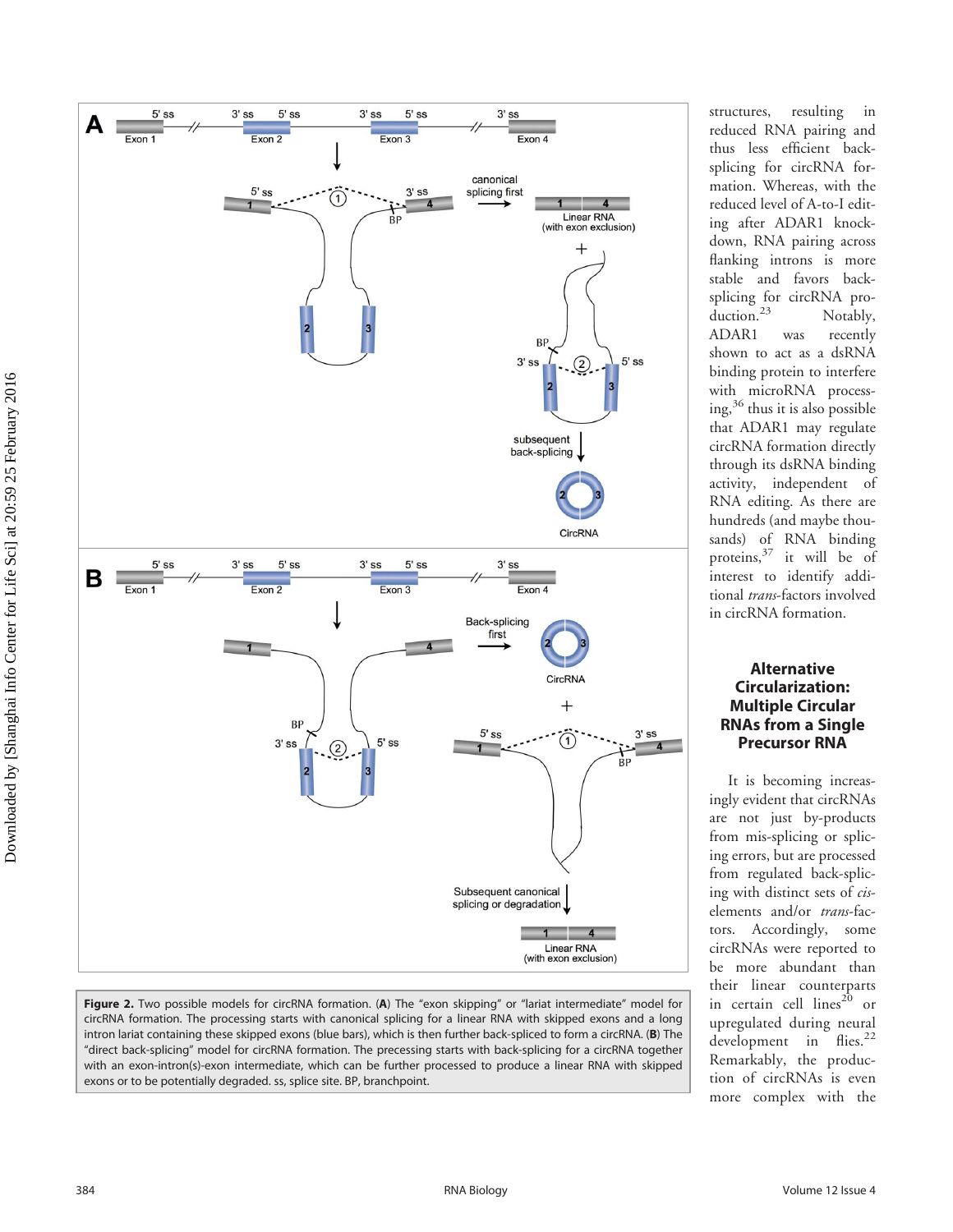discovery that multiple circular RNAs can be identified from a single gene locus, 12,16,18,22,38 a phenomenon referred to as alternative circularization.<sup>12</sup>

There are several ways to generate different alternative circularization events. First of all, multiple circRNAs can be processed from a single gene locus with different numbers of exons included,<sup>12,16,18,22,38</sup> possibly due to the competition of RNA pairing across different intron sets. For instance, the existence of multiple human circRNAs from a single gene locus is associated with a variety of Alu pairing in human introns (red arcs, Fig. 4A), suggesting a role of competition between Alu pairing in the formation of alternative circularization.<sup>12</sup> In fact, the competition of RNA pairing across different flanking introns can be very complicated, due to the fact that the competition of RNA pairing happens either within repetitive or non-repetitive elements, $12$  and that the RNA pairing can also be regulated by additional factors, such as RNA binding proteins.<sup>23</sup>

In addition, multiple circRNAs can be produced from a single gene locus with the internal intron included or excluded

(Fig.  $4B$ ).<sup>12,20,39</sup> Interestingly, the level of internal intron retention within a circRNA can be very different when



Figure 3. The competition of RNA pairing for splicing or back-splicing. (A) (B) Both cis-elements (A) and trans-factors (B) can affect back-splicing efficiency by taking the downstream splice donor and upstream acceptor sites close together. (C) The competition model of RNA pairing. Top, RNA pairing formed across flanking introns promotes backsplicing, leading to the formation of a circRNA and a linear RNA with exon exclusion. Bottom, the RNA pairing formed within one individual intron promotes the canonical splicing, resulting in a linear RNA with exon inclusion, but no back-splicing. Red arrows, complementary sequences. ss, splice site. BP, branchpoint.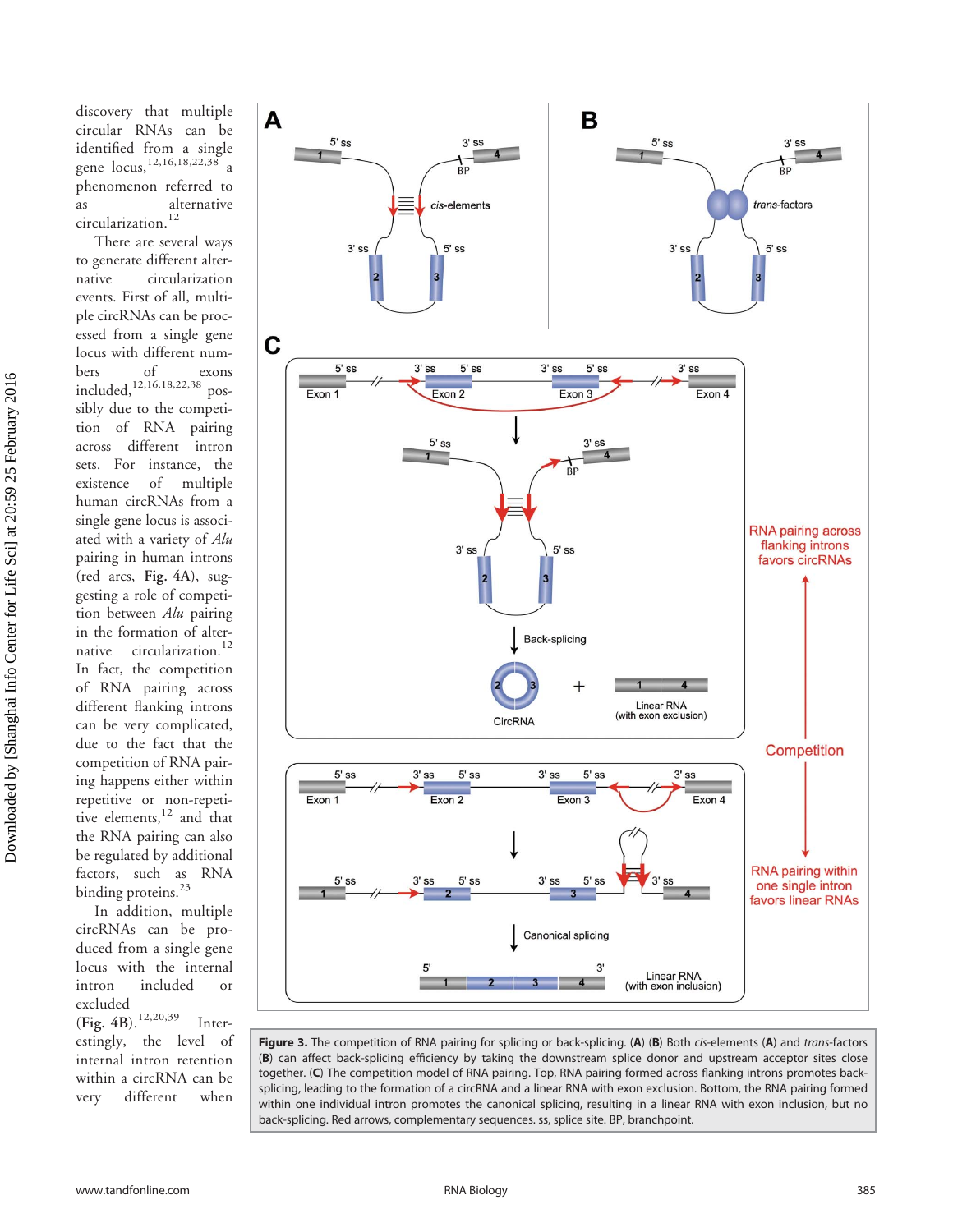



examined from various cell lines, suggesting that the inclusion of internal introns is under regulatory control. $^{20}$ Finally, multiple circular RNAs can also be generated from either exons or introns in a single gene locus (Fig. 4C, and data not shown) by distinct circular RNA formation pathways. For instance, a circular intronic RNA is produced

from intron lariats that escape debranching (pink circle, Fig. 4C) and the production of such circular intronic RNAs is highly associated with consensus motifs near to  $5'$  splice sites and branchpoint sites (pink bars, Fig.  $4C$ ).<sup>17</sup> While in the same locus, an additional circular RNA from back-spliced exons can be simultaneously generated (blue circle,

Fig. 4C), resulting in multiple circular RNAs from a single gene locus.

Although endogenous conditions and regulations for alternative circularization are complex and require further investigation, the identification of alternative circularization definitely expands our understanding of backsplicing and its regulation.

## Future Remarks

Genome-wide annotations have revealed that circRNAs are widely expressed in different cell lines and across various species,<sup>12,18,19,22,23,31</sup> greatly expanding our understanding of the ever growing list of lncRNAs. Recent studies have uncovered that the processing of circRNAs is not only catalyzed by canonical spliceosomal machinery,  $23,30$  but also regulated as canonical splicing by both *cis-*elements<sup>12,18,23,31</sup> and *trans*factors.23,29 Given the discrete expression of circR-NAs, additional cis-/transregulators involved in circRNA biogenesis are required to be further defined.

A challenging unanswered question is the function of circRNAs. Recently, a handful of circRNAs have been shown to be involved in gene

expression regulation as miRNA sponges.<sup>19,21,40,41</sup> Strikingly, some circular intronic RNAs and circRNAs with retained introns were also reported to function as positive regulators of RNA Pol II transcription in the nucleus.<sup>17,39</sup> In addition, it has been proposed that some circRNAs may "sponge" other factors, such as RNA binding proteins.<sup>42</sup> The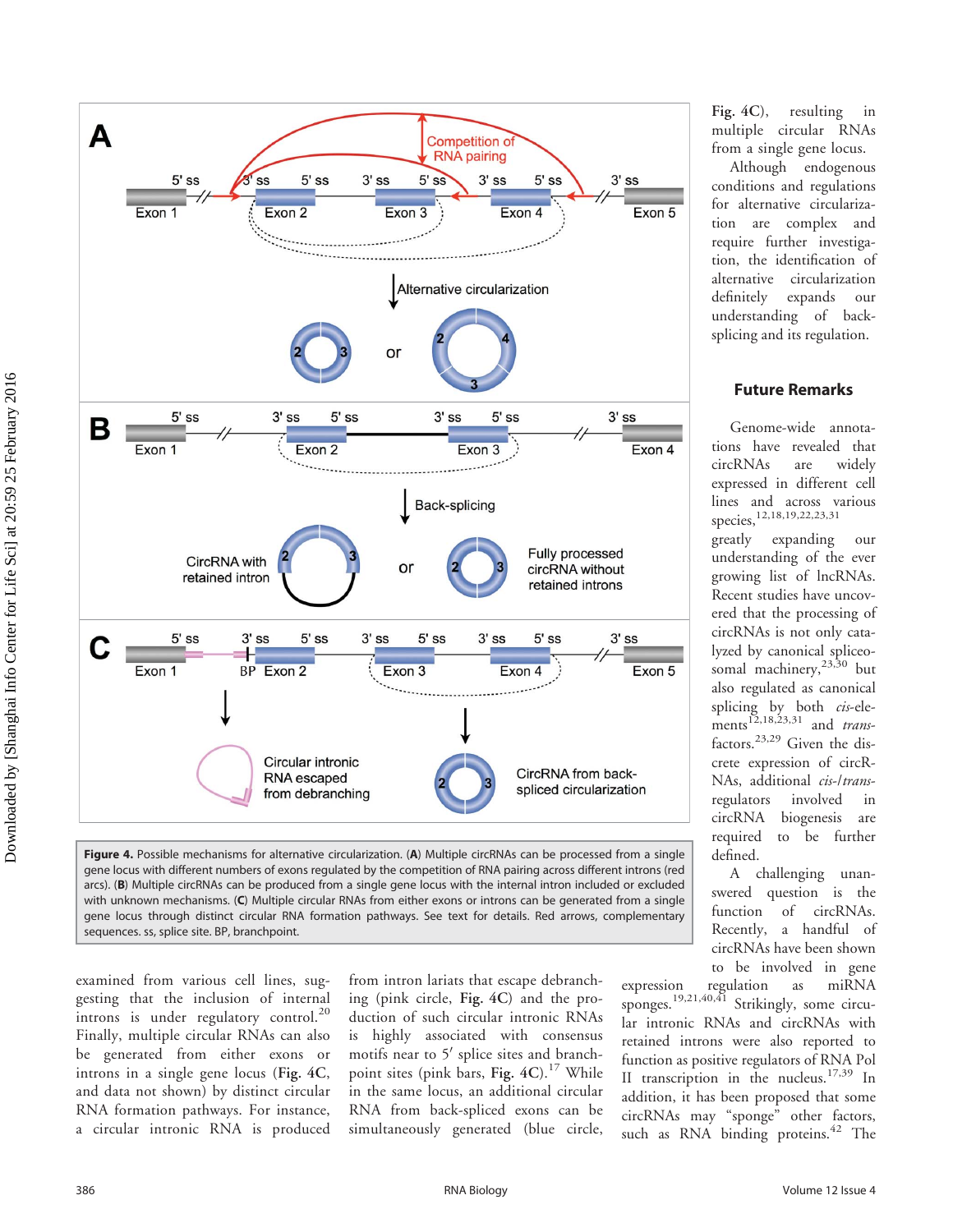processing of circRNA biogenesis itself might also regulate the formation of linear mRNAs through the competition between splicing and back-splicing.<sup>28</sup> Since dozens of thousands of circRNAs have been identified, in the future, it will be of great interest to study what the vast majority of circRNAs can do in both physiological and pathological conditions.

#### Disclosure of Potential Conflicts of Interest

No potential conflicts of interest were disclosed.

#### Acknowledgments

We are grateful to Andrew E Teschendorff for critical reading of this manuscript. We apologize to authors whose work could not cite here owing to space/ content limitations.

#### Funding

Our work is supported by 31471241, 31322018 and 91440202 from NSFC.

#### References

- 1. Sanger HL, Klotz G, Riesner D, Gross HJ, Kleinschmidt AK. Viroids are single-stranded covalently closed circular RNA molecules existing as highly base-paired rod-like structures. Proc Natl Acad Sci U S A 1976; 73: 3852-6; PMID:1069269; http://dx.doi.org/10.1073/ pnas.73.11.3852
- 2. Arnberg AC, Van Ommen GJ, Grivell LA, Van Bruggen EF, Borst P. Some yeast mitochondrial RNAs are circular. Cell 1980; 19: 313–9; PMID:6986989; http:// dx.doi.org/10.1016/0092-8674(80)90505-X
- 3. Kos A, Dijkema R, Arnberg AC, van der Meide PH, Schellekens H. The hepatitis delta (delta) virus possesses a circular RNA. Nature 1986; 323:558–60; PMID:2429192; http://dx.doi.org/10.1038/323558a0
- 4. Nigro JM, Cho KR, Fearon ER, Kern SE, Ruppert JM, Oliner JD, Kinzler KW, Vogelstein B. Scrambled exons. Cell 1991; 64:607–13; PMID:1991322; http:// dx.doi.org/10.1016/0092-8674(91)90244-S
- 5. Cocquerelle C, Daubersies P, Majerus MA, Kerckaert JP, Bailleul B. Splicing with inverted order of exons occurs proximal to large introns. EMBO J 1992; 11: 1095–8; PMID:1339341
- 6. Capel B, Swain A, Nicolis S, Hacker A, Walter M, Koopman P, Goodfellow P, Lovell-Badge R. Circular transcripts of the testis-determining gene Sry in adult mouse testis. Cell 1993; 73:1019–30; PMID:7684656; http://dx.doi.org/10.1016/0092-8674(93)90279-Y
- 7. Kopczynski CC, Muskavitch MA. Introns excised from the Delta primary transcript are localized near sites of Delta transcription. J Cell Biol 1992; 119: 503–12; PMID:1383233; http://dx.doi.org/10.1083/jcb.119. 3.503
- 8. Qian L, Vu MN, Carter M, Wilkinson MF. A spliced intron accumulates as a lariat in the nucleus of T cells. Nucleic Acids Res 1992; 20: 5345–50; PMID:1437551; http://dx.doi.org/10.1093/nar/20.20.5345
- 9. Cocquerelle C, Mascrez B, Hetuin D, Bailleul B. Missplicing yields circular RNA molecules. FASEB J 1993; 7:155–60; PMID:7678559
- 10. Pasman Z, Been MD, Garcia-Blanco MA. Exon circularization in mammalian nuclear extracts. RNA 1996; 2: 603–10; PMID:8718689
- 11. Jeck WR, Sharpless NE. Detecting and characterizing circular RNAs. Nature Biotechnol 2014; 32: 453–61; http://dx.doi.org/10.1038/nbt.2890
- 12. Zhang XO, Wang HB, Zhang Y, Lu X, Chen LL, Yang L. Complementary sequence-mediated exon circularization. Cell 2014; 159: 134–47; PMID:25242744; http://dx.doi.org/10.1016/j.cell.2014.09.001
- 13. Graveley BR. Molecular biology: power sequencing. Nature 2008; 453: 1197–8; PMID:18580940; http:// dx.doi.org/10.1038/4531197b
- 14. Wilhelm BT, Marguerat S, Watt S, Schubert F, Wood V, Goodhead I, Penkett CJ, Rogers J, Bähler J. Dynamic repertoire of a eukaryotic transcriptome surveyed at single-nucleotide resolution. Nature 2008; 453: 1239–43; PMID:18488015; http://dx.doi.org/ 10.1038/nature07002
- 15. Yang L, Duff MO, Graveley BR, Carmichael GG, Chen LL. Genomewide characterization of non-polyadenylated RNAs. Genome Biol 2011; 12:R16; PMID:21324177; http://dx.doi.org/10.1186/gb-2011- 12-2-r16
- 16. Salzman J, Gawad C, Wang PL, Lacayo N, Brown PO. Circular RNAs are the predominant transcript isoform from hundreds of human genes in diverse cell types. PLoS One 2012; 7: e30733; PMID:22319583; http:// dx.doi.org/10.1371/journal.pone.0030733
- 17. Zhang Y, Zhang XO, Chen T, Xiang JF, Yin QF, Xing YH, Zhu S, Yang L, Chen LL. Circular intronic long noncoding RNAs. Mol Cell 2013; 51: 792–806;<br>PMID:24035497; http://dx.doi.org/10.1016/j. http://dx.doi.org/10.1016/j. molcel.2013.08.017
- 18. Jeck WR, Sorrentino JA, Wang K, Slevin MK, Burd CE, Liu J, Marzluff WF, Sharpless NE. Circular RNAs are abundant, conserved, and associated with ALU repeats. RNA 2013; 19: 141–57; PMID:23249747; http://dx.doi.org/10.1261/rna.035667.112
- 19. Memczak S, Jens M, Elefsinioti A, Torti F, Krueger J, Rybak A, Maier L, Mackowiak SD, Gregersen LH, Munschauer M, et al. Circular RNAs are a large class of animal RNAs with regulatory potency. Nature 2013; 495: 333–8; PMID:23446348; http://dx.doi.org/ 10.1038/nature11928
- 20. Salzman J, Chen RE, Olsen MN, Wang PL, Brown PO. Cell-type specific features of circular RNA expression. PLoS Genet 2013; 9:e1003777; PMID:24039610; http://dx.doi.org/10.1371/journal.pgen.1003777
- 21. Guo JU, Agarwal V, Guo H, Bartel DP. Expanded identification and characterization of mammalian circular RNAs. Genome Biol 2014; 15: 409; PMID:25070500; http://dx.doi.org/10.1186/s13059- 014-0409-z
- 22. Westholm JO, Miura P, Olson S, Shenker S, Joseph B, Sanfilippo P, Celniker SE, Graveley BR, Lai EC. Genome-wide analysis of drosophila circular RNAs reveals their structural and sequence properties and agedependent neural accumulation. Cell Rep 2014; 9: 1966–80; PMID:25544350; http://dx.doi.org/ 10.1016/j.celrep.2014.10.062
- 23. Ivanov A, Memczak S, Wyler E, Torti F, Porath HT, Orejuela MR, Piechotta M, Levanon EY, Landthaler M, Dieterich C, et al. Analysis of intron sequences reveals hallmarks of circular RNA biogenesis in animals. Cell Rep 2015; 10: 170–7; PMID:25558066; http://dx. doi.org/10.1016/j.celrep.2014.12.019
- 24. Chen CY, Sarnow P. Initiation of protein synthesis by the eukaryotic translational apparatus on circular RNAs. Science 1995; 268: 415–7; PMID:7536344; http://dx.doi.org/10.1126/science.7536344
- 25. Wang Y, Wang Z. Efficient backsplicing produces translatable circular mRNAs. RNA 2015; 21: 172–9;

PMID:25449546; http://dx.doi.org/10.1261/rna. 048272.114

- 26. Flores R, Navarro JA, de la Pena M, Navarro B, Ambros S, Vera A. Viroids with hammerhead ribozymes: some unique structural and functional aspects with respect to other members of the group. Biol Chem 1999; 380: 849–54; PMID:10494833; http://dx.doi. org/10.1515/BC.1999.104
- 27. Tang TH, Rozhdestvensky TS, d'Orval BC, Bortolin ML, Huber H, Charpentier B, Branlant C, Bachellerie JP, Brosius J, Hüttenhofer A. RNomics in Archaea reveals a further link between splicing of archaeal introns and rRNA processing. Nucleic Acids Res 2002; 30: 921–30; PMID:11842103; http://dx.doi.org/ 10.1093/nar/30.4.921
- 28. Lasda E, Parker R. Circular RNAs: diversity of form and function. RNA 2014; 20: 1829–42; PMID:25404635; http://dx.doi.org/10.1261/rna. 047126.114
- 29. Ashwal-Fluss R, Meyer M, Pamudurti NR, Ivanov A, Bartok O, Hanan M, Evantal N, Memczak S, Rajewsky N, Kadener S. circRNA biogenesis competes with premRNA splicing. Mol Cell 2014; 56: 55–66; PMID:25242144; http://dx.doi.org/10.1016/j.molcel. 2014.08.019
- 30. Starke S, Jost I, Rossbach O, Schneider T, Schreiner S, Hung LH, Bindereif A. Exon circularization requires canonical splice signals. Cell Rep 2015; 10: 103–11; PMID:25543144; http://dx.doi.org/10.1016/j.celrep. 2014.12.002
- 31. Liang D, Wilusz JE. Short intronic repeat sequences facilitate circular RNA production. Genes Dev 2014; 28: 2233–47; PMID:25281217; http://dx.doi.org/ 10.1101/gad.251926.114
- 32. Chen LL, Carmichael GG. Gene regulation by SINES and inosines: biological consequences of A-to-I editing of Alu element inverted repeats. Cell Cycle 2008; 7:<br>3294–301; PMID:18948735; http://dx.doi.org/ PMID:18948735; 10.4161/cc.7.21.6927
- 33. Lovci MT, Ghanem D, Marr H, Arnold J, Gee S, Parra M, Liang TY, Stark TJ, Gehman LT, Hoon S, et al. Rbfox proteins regulate alternative mRNA splicing through evolutionarily conserved RNA bridges. Nat Struct Mol Biol 2013; 20: 1434–42; PMID:24213538; http://dx.doi.org/10.1038/nsmb.2699
- 34. Athanasiadis A, Rich A, Maas S. Widespread A-to-I RNA editing of Alu-containing mRNAs in the human transcriptome. PLoS Biol 2004; 2: e391; PMID:15534692; http://dx.doi.org/10.1371/journal. pbio.0020391
- 35. Kim DD, Kim TT, Walsh T, Kobayashi Y, Matise TC, Buyske S, Gabriel A. Widespread RNA editing of embedded alu elements in the human transcriptome. Genome Res 2004; 14: 1719–25; PMID:15342557; http://dx.doi.org/10.1101/gr.2855504
- 36. Chen T, Xiang JF, Zhu S, Chen S, Yin QF, Zhang XO, Zhang J, Feng H, Dong R, Li XJ, et al. ADAR1 is required for differentiation and neural induction by regulating microRNA processing in a catalytically independent manner. Cell Res 2015; in press; PMID:25708366
- 37. Castello A, Fischer B, Eichelbaum K, Horos R, Beckmann BM, Strein C, Davey NE, Humphreys DT, Preiss T, Steinmetz LM, et al. Insights into RNA biology from an atlas of mammalian mRNA-binding proteins. Cell 2012; 149: 1393–406; PMID:22658674; http:// dx.doi.org/10.1016/j.cell.2012.04.031
- 38. Burd CE, Jeck WR, Liu Y, Sanoff HK, Wang Z, Sharpless NE. Expression of linear and novel circular forms of an INK4/ARF-associated non-coding RNA correlates with atherosclerosis risk. PLoS Genet 2010; 6:<br>e1001233; PMID:21151960; http://dx.doi.org/ PMID:21151960; 10.1371/journal.pgen.1001233
- 39. Li Z, Huang C, Bao C, Chen L, Lin M, Wang X, Zhong G, Yu B, Hu W, Dai L, Kjems J. Exon-intron circular RNAs regulate transcription in the nucleus. Nat Struct Mol Biol 2015; in press; PMID:25664725

 $\overline{9}$